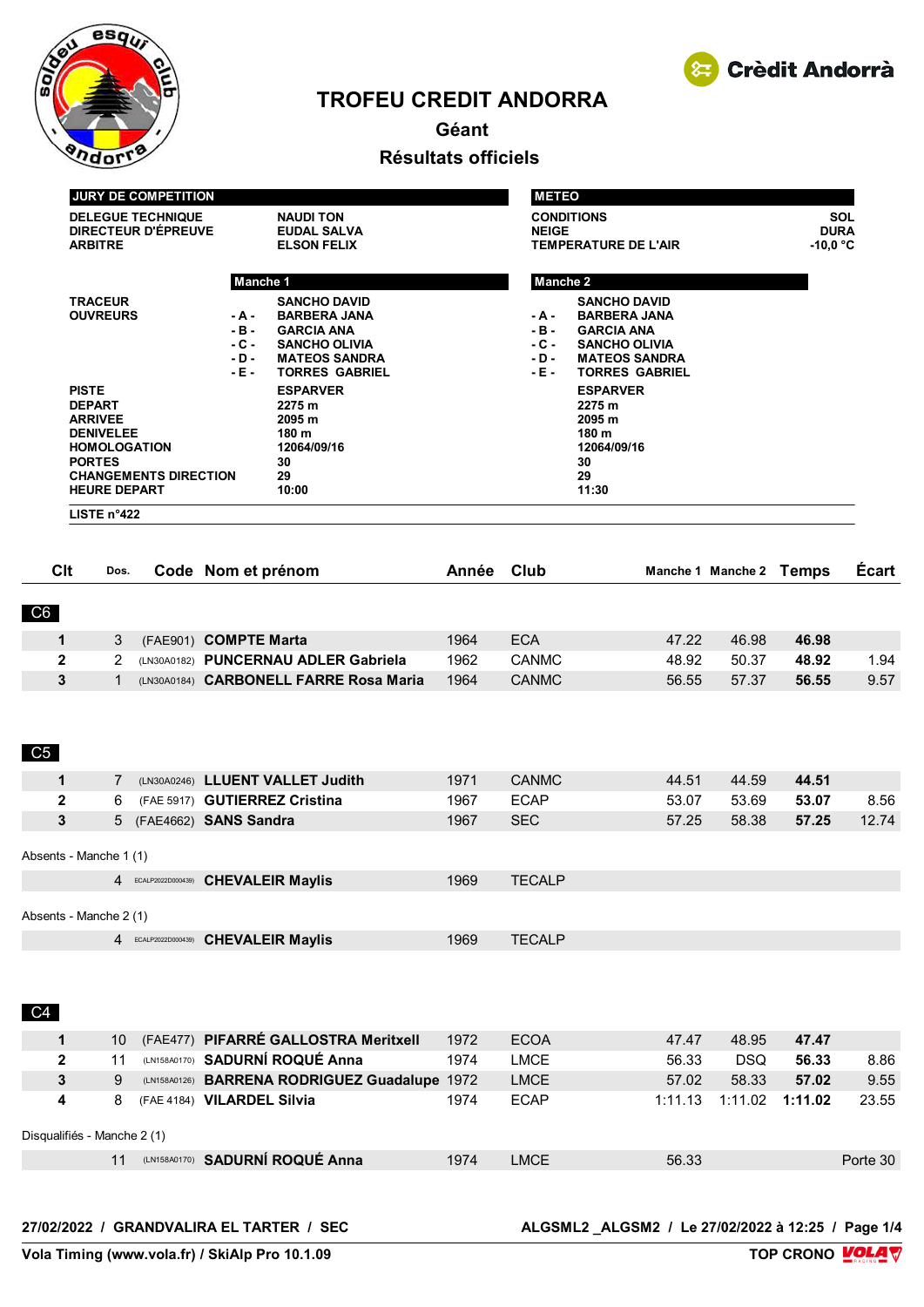

### **TROFEU CREDIT ANDORRA Géant Résultats officiels**



| Clt                | Dos.                         | Code Nom et prénom                      | Année Club |              |       | Manche 1 Manche 2 Temps |       | Écart |
|--------------------|------------------------------|-----------------------------------------|------------|--------------|-------|-------------------------|-------|-------|
| C3                 |                              |                                         |            |              |       |                         |       |       |
| 1                  | 12 <sup>2</sup>              | (EN159A0030) MONJE ALTES Sandra         | 1979       | <b>MLEC</b>  | 45.91 | 46.69                   | 45.91 |       |
|                    | Absents - Manche 1 (1)       |                                         |            |              |       |                         |       |       |
|                    |                              | 13 (FAE 4713) TURMO Nuria               | 1980       | <b>ECAP</b>  |       |                         |       |       |
|                    | Absents - Manche 2 (1)       |                                         |            |              |       |                         |       |       |
|                    |                              | 13 (FAE 4713) TURMO Nuria               | 1980       | <b>ECAP</b>  |       |                         |       |       |
| C <sub>2</sub>     |                              |                                         |            |              |       |                         |       |       |
| 1                  |                              | 14 (LN30A0671) CABA GALINSOGA Cristina  | 1983       | <b>CANMC</b> | 46.19 | 47.17                   | 46.19 |       |
| $\mathbf{2}$<br>C1 |                              | 15 (LN30A0252) CUELLO GONZALEZ Elisabet | 1983       | <b>CANMC</b> | 58.21 | 1:00.45                 | 58.21 | 12.02 |
| 1                  |                              | 16 (FAE5959) JUAREZ Sofie               | 1991       | <b>SEC</b>   | 42.77 | 43.87                   | 42.77 |       |
| <b>B10</b>         |                              |                                         |            |              |       |                         |       |       |
| 1                  | 17                           | <b>MATHIESON Raymond</b>                | 1942       | <b>ECOA</b>  | 47.32 | 47.78                   | 47.32 |       |
| <b>B8</b>          |                              |                                         |            |              |       |                         |       |       |
| 1                  |                              | 20 (LN51A0473) BLANCH TORRES Toni       | 1956       | <b>CET</b>   | 51.66 | 52.53                   | 51.66 |       |
| $\mathbf{2}$       |                              | 18 (FAE4678) OURMIERES Bernard          | 1955       | <b>SEC</b>   | 55.08 | 55.67                   | 55.08 | 3.42  |
| 3<br><b>B7</b>     |                              | 19 (LV30A0508) PALE LLISTUELLA Joan     | 1953       | <b>CANMC</b> | 58.62 | 1:02.00                 | 58.62 | 6.96  |
| 1                  |                              | 23 (LN51A0356) BATLLE ARBOIX Xavier     | 1959       | <b>CET</b>   | 46.97 | 47.07                   | 46.97 |       |
| $\mathbf{2}$       | 26                           | (FAE 1023) TONI HERNANDEZ Burguez       | 1961       | <b>ECAP</b>  | 49.56 | 48.24                   | 48.24 | 1.27  |
| 3                  | 22                           | (LN30A2082) VILA MATA Josep Ramon       | 1960       | CANMC        | 51.18 | 51.82                   | 51.18 | 4.21  |
| 4                  | 25                           | (LN30A0230) TORRAS TORRAS Carlos        | 1961       | <b>CANMC</b> | 51.62 | 52.21                   | 51.62 | 4.65  |
| 5                  | 24<br>Absents - Manche 1 (1) | (EN158A0107) ESTEFANELL JARA Valentín   | 1957       | <b>LMCE</b>  | 55.84 | 58.80                   | 55.84 | 8.87  |
|                    |                              |                                         |            |              |       |                         |       |       |
|                    |                              | 21 (FAE 251) TOUSSAINT Patrick          | 1959       | <b>ECA</b>   |       |                         |       |       |
|                    | Absents - Manche 2 (1)       |                                         |            |              |       |                         |       |       |
|                    |                              | 21 (FAE 251) TOUSSAINT Patrick          | 1959       | <b>ECA</b>   |       |                         |       |       |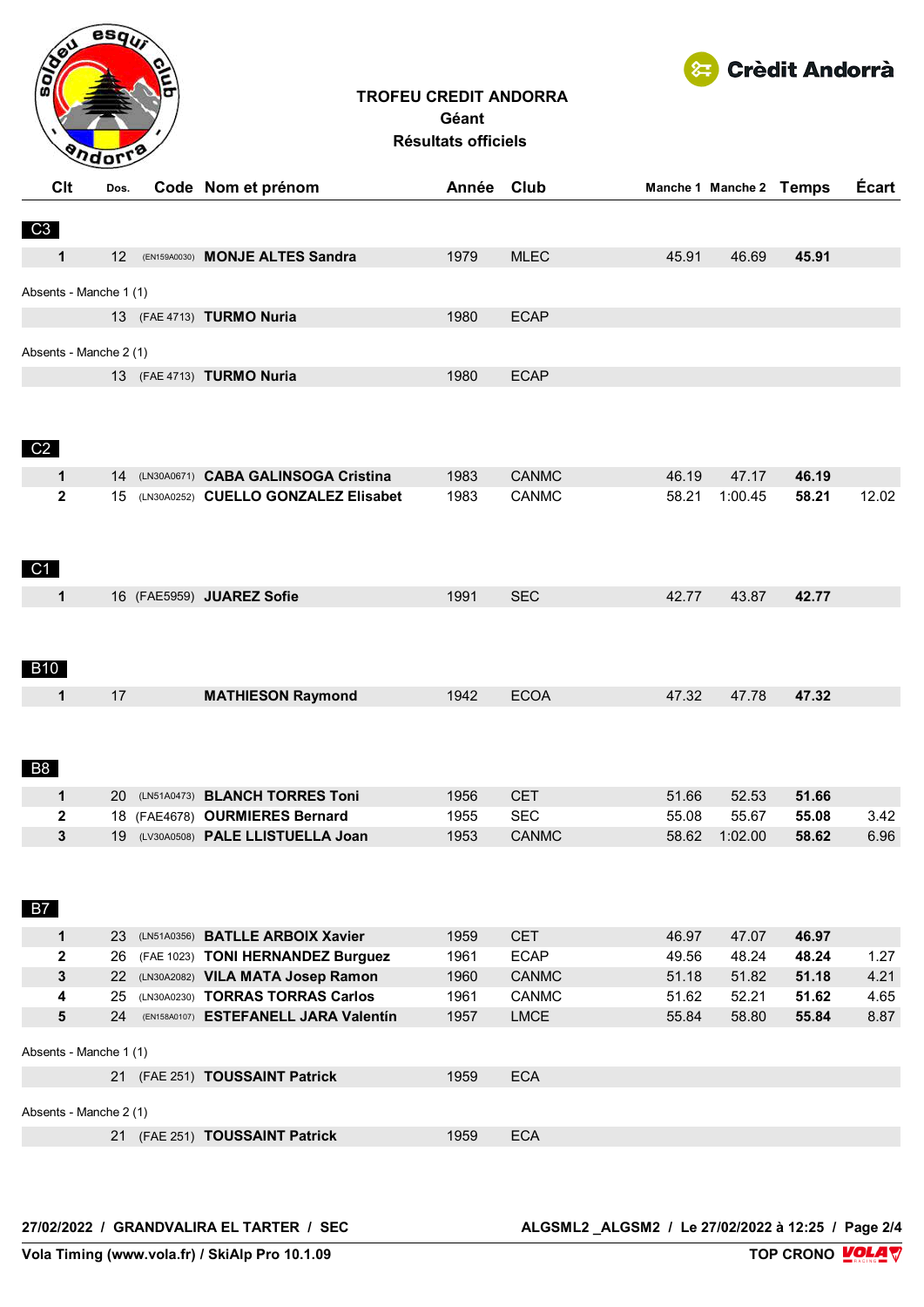

# Crèdit Andorrà

## **TROFEU CREDIT ANDORRA Géant Résultats officiels**

| A <sub>6</sub><br>1963<br><b>LMCE</b><br>44.85<br>44.72<br>1<br>32<br>(EN158A0088) REQUENO VILASAU Xavier<br>44.72<br>$\mathbf{2}$<br>45.35<br>(LN30A0111) FUCALE FREGONESE Alberto<br>1962<br><b>CANMC</b><br>45.17<br>45.17<br>38<br>3<br>31<br>(LN159A0269) FERNANDEZ PEREZ Josed<br>1966<br><b>MLEC</b><br>45.68<br>46.13<br>45.68<br>4<br>33<br>(LN51A0157) CERVERA GIMENO Joan<br>1963<br><b>CET</b><br>46.04<br>47.46<br>46.04<br>5<br>36<br>(LN30A0241) SAEZ MASANA Xavier<br>1964<br><b>CANMC</b><br>46.09<br><b>DSQ</b><br>46.09<br>6<br><b>ECOA</b><br>46.51<br>46.51<br>37 (FAE4882) FEU HEREU José<br>1966<br>46.70<br>$\overline{7}$<br>48.19<br>(LN07A0289) COMAS ROCA Antonio<br>1963<br><b>GRANUEC</b><br>49.29<br>48.19<br>40<br>8<br>1964<br><b>GRANUEC</b><br>50.32<br>49.41<br>49.41<br>39<br>(LN07A0253) DE JUAN-MOLINA ALONSO Ramon<br>9<br>35<br>(LN200A0005) HERRERA SEPULVEDA Homero<br>1963<br><b>TRT</b><br>50.26<br>50.18<br>50.18<br>10<br>50.20<br>29<br>(LN51A0353) JARDI BARCONS Jaume<br>1964<br><b>CET</b><br>51.01<br>50.20<br>11<br><b>ECA</b><br>50.70<br>41 (FAE1057) SANTIN Lluis<br>1964<br>50.33<br>50.33<br>12<br>(LN51A1901) AGUIRRE UZQUIANO Iñaki<br><b>CET</b><br>52.58<br>50.37<br>1965<br>50.37<br>27<br>13<br>28 (FAE4121) PARSOIRE Philippe<br>1962<br><b>SEC</b><br>53.13<br>53.13<br><b>DNF</b><br>14<br><b>ECA</b><br>34 (FAE4907) JORDA Enric<br>1962<br>54.46<br>55.58<br>54.46<br>Absents - Manche 1 (1)<br><b>SEC</b><br>30 (FAE4677) MANTEROLA Miguel<br>1964<br>Absents - Manche 2 (1)<br><b>SEC</b><br>30 (FAE4677) MANTEROLA Miguel<br>1964<br>Abandons - Manche 2 (1)<br>1962<br><b>SEC</b><br>53.13<br>28 (FAE4121) PARSOIRE Philippe<br>Disqualifiés - Manche 2 (1)<br>36 (LN30A0241) SAEZ MASANA Xavier | <b>Écart</b><br>Manche 1 Manche 2 Temps |       |              | Année Club | Code Nom et prénom | Dos. | Clt |
|---------------------------------------------------------------------------------------------------------------------------------------------------------------------------------------------------------------------------------------------------------------------------------------------------------------------------------------------------------------------------------------------------------------------------------------------------------------------------------------------------------------------------------------------------------------------------------------------------------------------------------------------------------------------------------------------------------------------------------------------------------------------------------------------------------------------------------------------------------------------------------------------------------------------------------------------------------------------------------------------------------------------------------------------------------------------------------------------------------------------------------------------------------------------------------------------------------------------------------------------------------------------------------------------------------------------------------------------------------------------------------------------------------------------------------------------------------------------------------------------------------------------------------------------------------------------------------------------------------------------------------------------------------------------------------------------------------------------------------------------------------------------------|-----------------------------------------|-------|--------------|------------|--------------------|------|-----|
|                                                                                                                                                                                                                                                                                                                                                                                                                                                                                                                                                                                                                                                                                                                                                                                                                                                                                                                                                                                                                                                                                                                                                                                                                                                                                                                                                                                                                                                                                                                                                                                                                                                                                                                                                                           |                                         |       |              |            |                    |      |     |
|                                                                                                                                                                                                                                                                                                                                                                                                                                                                                                                                                                                                                                                                                                                                                                                                                                                                                                                                                                                                                                                                                                                                                                                                                                                                                                                                                                                                                                                                                                                                                                                                                                                                                                                                                                           |                                         |       |              |            |                    |      |     |
|                                                                                                                                                                                                                                                                                                                                                                                                                                                                                                                                                                                                                                                                                                                                                                                                                                                                                                                                                                                                                                                                                                                                                                                                                                                                                                                                                                                                                                                                                                                                                                                                                                                                                                                                                                           | 0.45                                    |       |              |            |                    |      |     |
|                                                                                                                                                                                                                                                                                                                                                                                                                                                                                                                                                                                                                                                                                                                                                                                                                                                                                                                                                                                                                                                                                                                                                                                                                                                                                                                                                                                                                                                                                                                                                                                                                                                                                                                                                                           | 0.96                                    |       |              |            |                    |      |     |
|                                                                                                                                                                                                                                                                                                                                                                                                                                                                                                                                                                                                                                                                                                                                                                                                                                                                                                                                                                                                                                                                                                                                                                                                                                                                                                                                                                                                                                                                                                                                                                                                                                                                                                                                                                           | 1.32                                    |       |              |            |                    |      |     |
|                                                                                                                                                                                                                                                                                                                                                                                                                                                                                                                                                                                                                                                                                                                                                                                                                                                                                                                                                                                                                                                                                                                                                                                                                                                                                                                                                                                                                                                                                                                                                                                                                                                                                                                                                                           | 1.37                                    |       |              |            |                    |      |     |
|                                                                                                                                                                                                                                                                                                                                                                                                                                                                                                                                                                                                                                                                                                                                                                                                                                                                                                                                                                                                                                                                                                                                                                                                                                                                                                                                                                                                                                                                                                                                                                                                                                                                                                                                                                           | 1.79                                    |       |              |            |                    |      |     |
|                                                                                                                                                                                                                                                                                                                                                                                                                                                                                                                                                                                                                                                                                                                                                                                                                                                                                                                                                                                                                                                                                                                                                                                                                                                                                                                                                                                                                                                                                                                                                                                                                                                                                                                                                                           | 3.47                                    |       |              |            |                    |      |     |
|                                                                                                                                                                                                                                                                                                                                                                                                                                                                                                                                                                                                                                                                                                                                                                                                                                                                                                                                                                                                                                                                                                                                                                                                                                                                                                                                                                                                                                                                                                                                                                                                                                                                                                                                                                           | 4.69                                    |       |              |            |                    |      |     |
|                                                                                                                                                                                                                                                                                                                                                                                                                                                                                                                                                                                                                                                                                                                                                                                                                                                                                                                                                                                                                                                                                                                                                                                                                                                                                                                                                                                                                                                                                                                                                                                                                                                                                                                                                                           | 5.46                                    |       |              |            |                    |      |     |
|                                                                                                                                                                                                                                                                                                                                                                                                                                                                                                                                                                                                                                                                                                                                                                                                                                                                                                                                                                                                                                                                                                                                                                                                                                                                                                                                                                                                                                                                                                                                                                                                                                                                                                                                                                           | 5.48                                    |       |              |            |                    |      |     |
|                                                                                                                                                                                                                                                                                                                                                                                                                                                                                                                                                                                                                                                                                                                                                                                                                                                                                                                                                                                                                                                                                                                                                                                                                                                                                                                                                                                                                                                                                                                                                                                                                                                                                                                                                                           | 5.61                                    |       |              |            |                    |      |     |
|                                                                                                                                                                                                                                                                                                                                                                                                                                                                                                                                                                                                                                                                                                                                                                                                                                                                                                                                                                                                                                                                                                                                                                                                                                                                                                                                                                                                                                                                                                                                                                                                                                                                                                                                                                           | 5.65                                    |       |              |            |                    |      |     |
|                                                                                                                                                                                                                                                                                                                                                                                                                                                                                                                                                                                                                                                                                                                                                                                                                                                                                                                                                                                                                                                                                                                                                                                                                                                                                                                                                                                                                                                                                                                                                                                                                                                                                                                                                                           | 8.41                                    |       |              |            |                    |      |     |
|                                                                                                                                                                                                                                                                                                                                                                                                                                                                                                                                                                                                                                                                                                                                                                                                                                                                                                                                                                                                                                                                                                                                                                                                                                                                                                                                                                                                                                                                                                                                                                                                                                                                                                                                                                           | 9.74                                    |       |              |            |                    |      |     |
|                                                                                                                                                                                                                                                                                                                                                                                                                                                                                                                                                                                                                                                                                                                                                                                                                                                                                                                                                                                                                                                                                                                                                                                                                                                                                                                                                                                                                                                                                                                                                                                                                                                                                                                                                                           |                                         |       |              |            |                    |      |     |
|                                                                                                                                                                                                                                                                                                                                                                                                                                                                                                                                                                                                                                                                                                                                                                                                                                                                                                                                                                                                                                                                                                                                                                                                                                                                                                                                                                                                                                                                                                                                                                                                                                                                                                                                                                           |                                         |       |              |            |                    |      |     |
|                                                                                                                                                                                                                                                                                                                                                                                                                                                                                                                                                                                                                                                                                                                                                                                                                                                                                                                                                                                                                                                                                                                                                                                                                                                                                                                                                                                                                                                                                                                                                                                                                                                                                                                                                                           |                                         |       |              |            |                    |      |     |
|                                                                                                                                                                                                                                                                                                                                                                                                                                                                                                                                                                                                                                                                                                                                                                                                                                                                                                                                                                                                                                                                                                                                                                                                                                                                                                                                                                                                                                                                                                                                                                                                                                                                                                                                                                           |                                         |       |              |            |                    |      |     |
|                                                                                                                                                                                                                                                                                                                                                                                                                                                                                                                                                                                                                                                                                                                                                                                                                                                                                                                                                                                                                                                                                                                                                                                                                                                                                                                                                                                                                                                                                                                                                                                                                                                                                                                                                                           |                                         |       |              |            |                    |      |     |
|                                                                                                                                                                                                                                                                                                                                                                                                                                                                                                                                                                                                                                                                                                                                                                                                                                                                                                                                                                                                                                                                                                                                                                                                                                                                                                                                                                                                                                                                                                                                                                                                                                                                                                                                                                           |                                         |       |              |            |                    |      |     |
|                                                                                                                                                                                                                                                                                                                                                                                                                                                                                                                                                                                                                                                                                                                                                                                                                                                                                                                                                                                                                                                                                                                                                                                                                                                                                                                                                                                                                                                                                                                                                                                                                                                                                                                                                                           |                                         |       |              |            |                    |      |     |
|                                                                                                                                                                                                                                                                                                                                                                                                                                                                                                                                                                                                                                                                                                                                                                                                                                                                                                                                                                                                                                                                                                                                                                                                                                                                                                                                                                                                                                                                                                                                                                                                                                                                                                                                                                           |                                         |       |              |            |                    |      |     |
|                                                                                                                                                                                                                                                                                                                                                                                                                                                                                                                                                                                                                                                                                                                                                                                                                                                                                                                                                                                                                                                                                                                                                                                                                                                                                                                                                                                                                                                                                                                                                                                                                                                                                                                                                                           | Porte 30                                | 46.09 | <b>CANMC</b> | 1964       |                    |      |     |
|                                                                                                                                                                                                                                                                                                                                                                                                                                                                                                                                                                                                                                                                                                                                                                                                                                                                                                                                                                                                                                                                                                                                                                                                                                                                                                                                                                                                                                                                                                                                                                                                                                                                                                                                                                           |                                         |       |              |            |                    |      |     |

#### A5

| $\mathbf 1$             | 46 |              | (FAE 701) TOMAS Mijares             | 1968 | <b>ECAP</b>                                       | 39.03      | 39.54 | 39.03 |       |
|-------------------------|----|--------------|-------------------------------------|------|---------------------------------------------------|------------|-------|-------|-------|
| $\mathbf{2}$            | 43 | (LN51A0007)  | <b>GRAU RIBA Marc</b>               | 1969 | <b>CET</b>                                        | 42.79      | 42.51 | 42.51 | 3.48  |
| 3                       | 44 | (LN159A0131) | MUÑOZ PI Jordi                      | 1969 | <b>MLEC</b>                                       | 42.85      | 43.57 | 42.85 | 3.82  |
| 4                       | 47 | (LN159A0050) | <b>TUSET MONTANER Francesc</b>      | 1967 | MLEC                                              | 44.65      | 45.40 | 44.65 | 5.62  |
| 5                       | 49 |              | (LN158A0141) FÉLEZ XUTGLÀ Moisès    | 1968 | <b>LMCE</b>                                       | 47.01      | 47.24 | 47.01 | 7.98  |
| 6                       | 50 |              | (FAE 5918) XAVIER BORJA Esteban     | 1967 | <b>ECAP</b>                                       | <b>DNF</b> | 47.20 | 47.20 | 8.17  |
| $\overline{7}$          | 48 |              | (EN158A0215) PARADELL ORTIZ Mariano | 1968 | <b>LMCE</b>                                       | 48.51      | 50.07 | 48.51 | 9.48  |
| 8                       |    |              | 45 (FAE4982) REQUENA MORA Eduard    | 1970 | <b>ECOA</b>                                       | 58.42      | 58.92 | 58.42 | 19.39 |
| Absents - Manche 1 (1)  |    |              |                                     |      |                                                   |            |       |       |       |
|                         | 42 |              | (LN30A6266) MANUZZI Luigi           | 1971 | <b>CANMC</b>                                      |            |       |       |       |
| Abandons - Manche 1 (1) |    |              |                                     |      |                                                   |            |       |       |       |
|                         |    |              | 50 (FAE 5918) XAVIER BORJA Esteban  | 1967 | <b>ECAP</b>                                       |            | 47.20 |       |       |
| Absents - Manche 2 (1)  |    |              |                                     |      |                                                   |            |       |       |       |
|                         | 42 |              | (LN30A6266) MANUZZI Luigi           | 1971 | <b>CANMC</b>                                      |            |       |       |       |
|                         |    |              |                                     |      |                                                   |            |       |       |       |
| 27/02/2022 /            |    |              | <b>GRANDVALIRA EL TARTER / SEC</b>  |      | ALGSML2 ALGSM2 / Le 27/02/2022 à 12:25 / Page 3/4 |            |       |       |       |